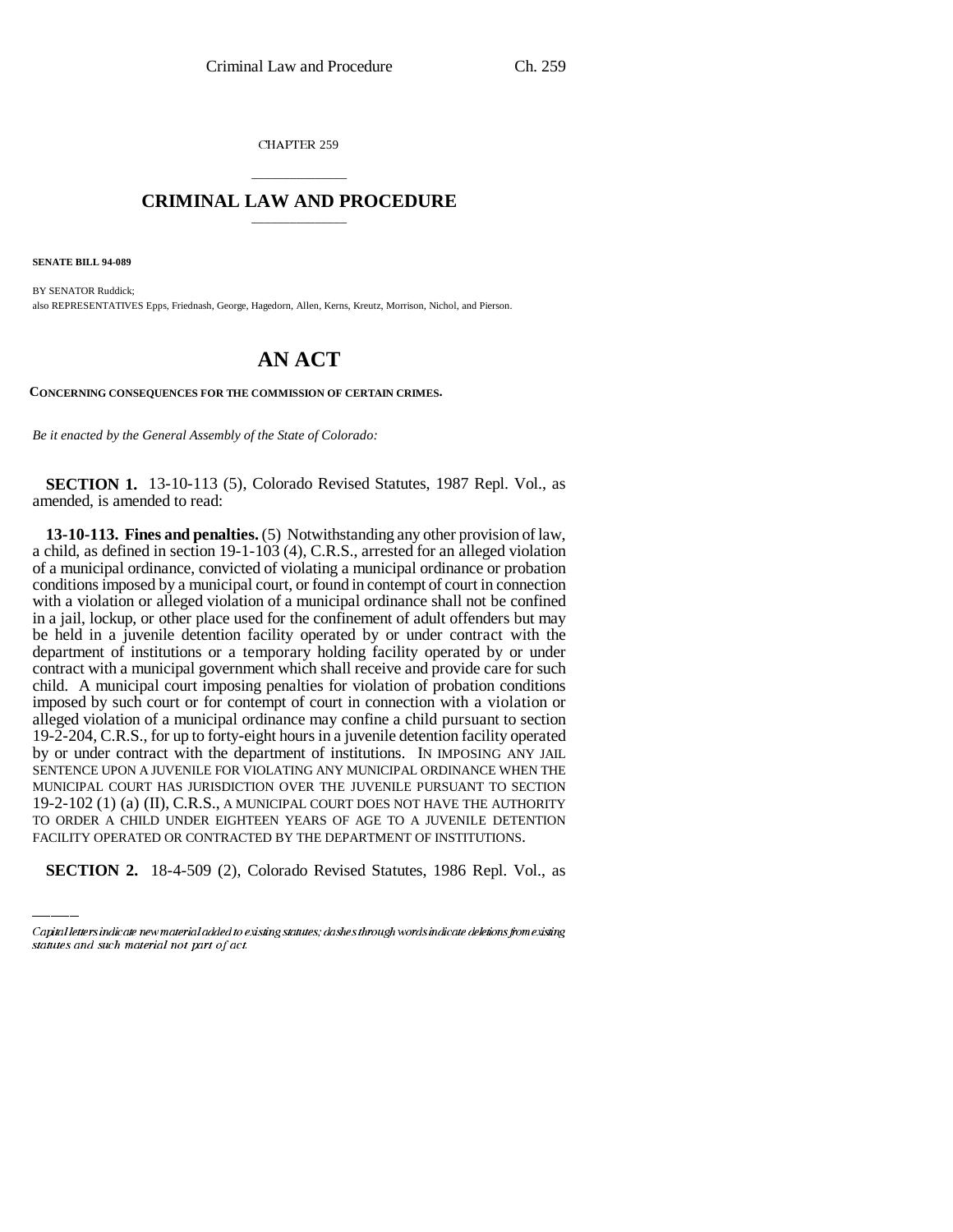amended, is amended to read:

**18-4-509. Defacing property.** (2) Any person who defaces or causes, aids in, or permits the defacing of public or private property without the consent of the owner by painting, drawing, or writing, by use of paint, spray paint, or ink, or by any other method of defacement commits an unclassified ACLASS 2 misdemeanor. Any person convicted of defacing property pursuant to this subsection (2) shall be ordered by the court to make personally MAKE repairs to any property damaged, or properties similarly damaged, if possible.

**SECTION 3.** The introductory portion to  $18-9-111(1)$  and  $18-9-111(1)$  (g) and (1) (h), Colorado Revised Statutes, 1986 Repl. Vol., are amended to read:

**18-9-111. Harassment - stalking.** (1) A person commits harassment if, with intent to harass, annoy, or alarm another person, he OR SHE:

 $(g)$  Makes repeated communications at inconvenient hours  $or$  in offensively coarse language THAT INVADE THE PRIVACY OF ANOTHER AND INTERFERE IN THE USE AND ENJOYMENT OF ANOTHER'S HOME OR PRIVATE RESIDENCE OR OTHER PRIVATE PROPERTY; or

(h) Repeatedly insults, taunts,  $\sigma$ r challenges, OR MAKES COMMUNICATIONS IN OFFENSIVELY COARSE LANGUAGE TO, another in a manner likely to provoke a violent or disorderly response.

**SECTION 4.** 19-2-102 (1) (a) (II), Colorado Revised Statutes, 1986 Repl. Vol., as amended, is amended to read:

**19-2-102. Jurisdiction.** (1) Except as otherwise provided by law, the juvenile court shall have exclusive original jurisdiction in proceedings:

(a) Concerning any juvenile ten years of age or older who has violated:

(II) Any county or municipal ordinance except traffic ordinances, the penalty for which may be a jail sentence OF MORE THAN TEN DAYS; or

**SECTION 5.** 19-2-806 (3) (b), Colorado Revised Statutes, 1986 Repl. Vol., as amended, is amended to read:

**19-2-806. Transfer proceedings.** (3) (b) In considering whether or not to waive juvenile court jurisdiction over the juvenile, the juvenile court shall consider the following factors:

(I) The seriousness of the offense and whether the protection of the community requires isolation of the juvenile beyond that afforded by juvenile facilities;

(II) Whether the alleged offense was committed in an aggressive, violent, premeditated, or willful manner;

(III) Whether the alleged offense was against persons or property, greater weight being given to offenses against persons;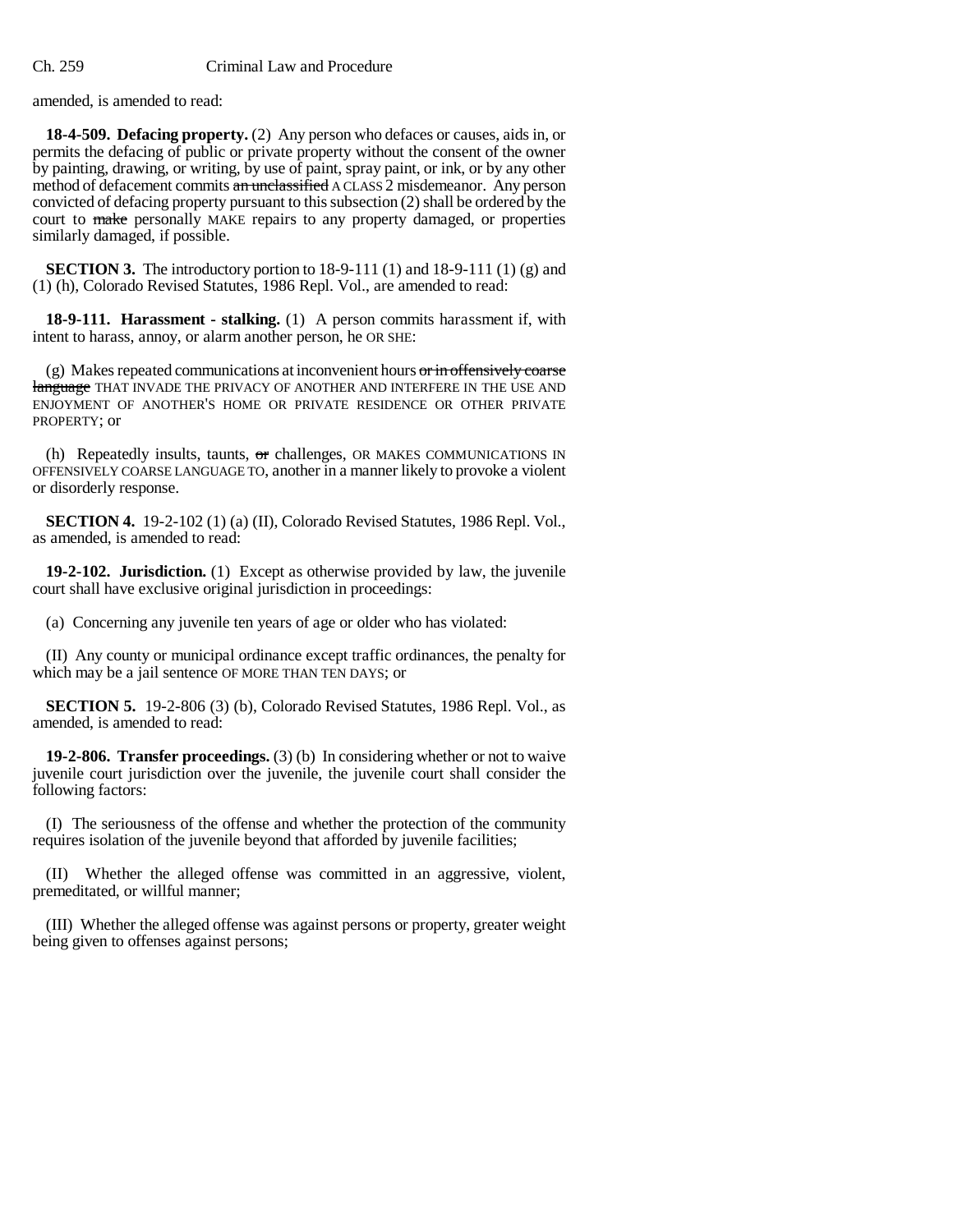(IV) The maturity of the juvenile as determined by considerations of his THE JUVENILE'S home, environment, emotional attitude, and pattern of living;

(V) The record and previous history of the juvenile;

(VI) The likelihood of rehabilitation of the juvenile by use of facilities available to the juvenile court;

(VII) The interest of the community in the imposition of a punishment commensurate with the gravity of the offense;

(VIII) The impact of the offense on the victim;

(IX) That the juvenile was twice previously adjudicated a delinquent juvenile for delinquent acts which constitute felonies;

(X) That the juvenile was previously adjudicated a juvenile delinquent for a delinquent act which constitutes a crime of violence, as defined in section 16-11-309,  $C.R.S.$ ;

(XI) That the juvenile was previously committed to the department of institutions following an adjudication for a delinquent act which constitutes a felony;

(XII) That the juvenile is sixteen years of age or older at the time of the offense and the present act constitutes a crime of violence, as defined in section 16-11-309,  $C.R.S.; and$ 

(XIII) That the juvenile is sixteen years of age or older at the time of the offense and has been twice previously adjudicated a juvenile delinquent for delinquent acts against property which constitute felonies; AND

(XIV) THAT THE JUVENILE USED, OR POSSESSED AND THREATENED THE USE OF, A DEADLY WEAPON IN THE COMMISSION OF A DELINQUENT ACT.

**SECTION 6.** 18-12-108, Colorado Revised Statutes, 1986 Repl. Vol., as amended, is REPEALED AND REENACTED, WITH AMENDMENTS, to read:

**18-12-108. Possession of weapons by previous offenders.** (1) A PERSON COMMITS THE CRIME OF POSSESSION OF A WEAPON BY A PREVIOUS OFFENDER IF THE PERSON KNOWINGLY POSSESSES, USES, OR CARRIES UPON HIS OR HER PERSON A FIREARM AS DESCRIBED IN SECTION 18-1-901 (3) (h) OR ANY OTHER WEAPON THAT IS SUBJECT TO THE PROVISIONS OF THIS ARTICLE SUBSEQUENT TO THE PERSON'S CONVICTION FOR A FELONY, OR SUBSEQUENT TO THE PERSON'S CONVICTION FOR ATTEMPT OR CONSPIRACY TO COMMIT A FELONY, UNDER COLORADO OR ANY OTHER STATE'S LAW OR UNDER FEDERAL LAW.

(2) (a) EXCEPT AS OTHERWISE PROVIDED BY PARAGRAPHS (b) and (c) OF THIS SUBSECTION (2), A PERSON COMMITS A CLASS 1 MISDEMEANOR IF THE PERSON VIOLATES SUBSECTION (1) OF THIS SECTION.

(b) A PERSON COMMITS A CLASS 5 FELONY, AS PROVIDED BY SECTION 18-12-102,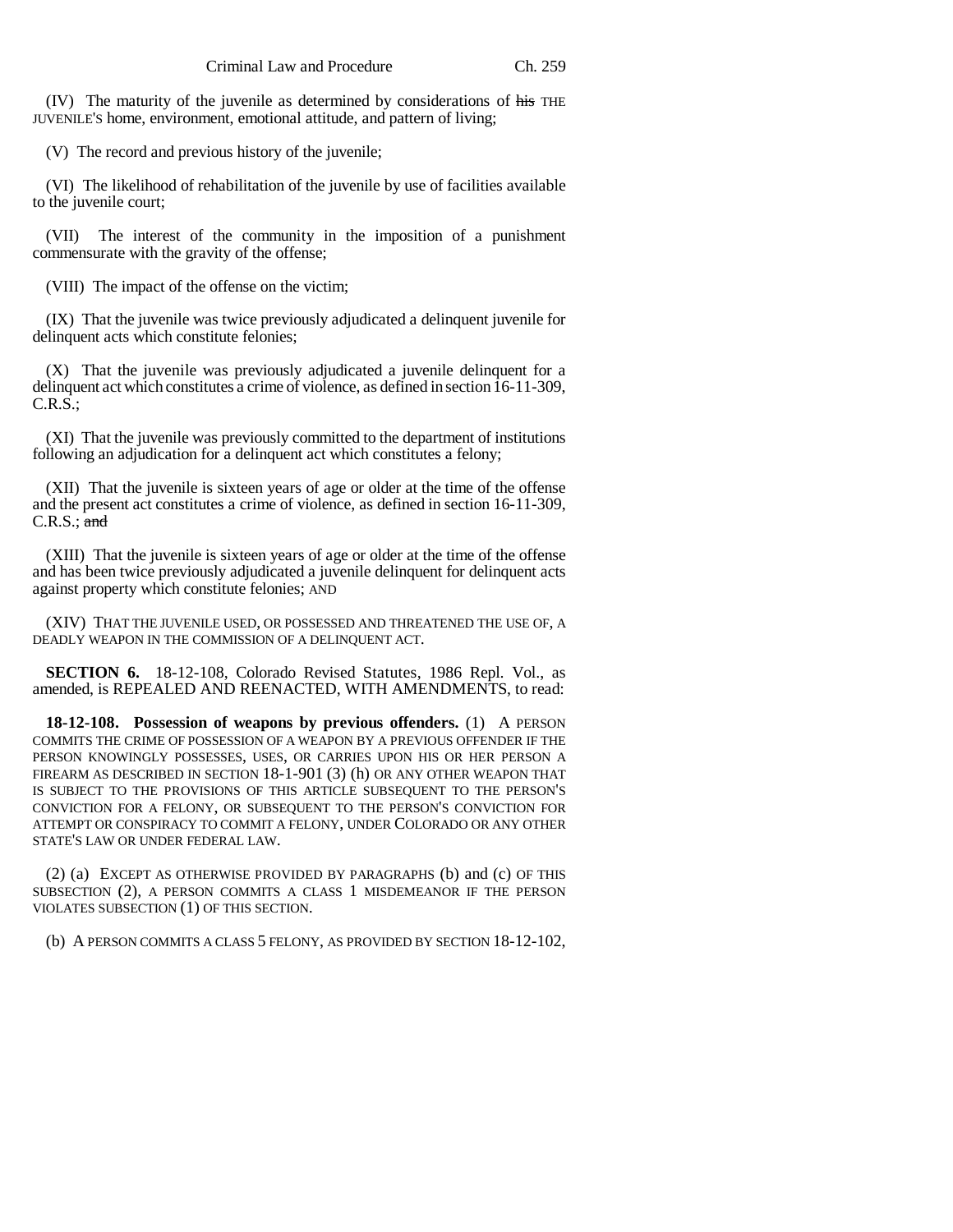## Ch. 259 Criminal Law and Procedure

IF THE PERSON VIOLATES SUBSECTION (1) OF THIS SECTION AND THE WEAPON IS A DANGEROUS WEAPON, AS DEFINED IN SECTION 18-12-102 (1).

(c) A PERSON COMMITS A CLASS 5 FELONY IF THE PERSON VIOLATES SUBSECTION (1) OF THIS SECTION AND THE PERSON'S PREVIOUS CONVICTION WAS FOR BURGLARY, ARSON, OR ANY FELONY INVOLVING THE USE OF FORCE OR THE USE OF A DEADLY WEAPON AND THE VIOLATION OF SUBSECTION (1) OF THIS SECTION OCCURS AS FOLLOWS:

(I) FROM THE DATE OF CONVICTION TO TEN YEARS AFTER THE DATE OF CONVICTION, IF THE PERSON WAS NOT INCARCERATED; OR

(II) FROM THE DATE OF CONVICTION TO TEN YEARS AFTER THE DATE OF RELEASE FROM CONFINEMENT, IF SUCH PERSON WAS INCARCERATED OR, IF SUBJECT TO SUPERVISION IMPOSED AS A RESULT OF CONVICTION, TEN YEARS AFTER THE DATE OF RELEASE FROM SUPERVISION.

(3) A PERSON COMMITS THE CRIME OF POSSESSION OF A WEAPON BY A PREVIOUS OFFENDER IF THE PERSON KNOWINGLY POSSESSES, USES, OR CARRIES UPON HIS OR HER PERSON A FIREARM AS DESCRIBED IN SECTION 18-1-901 (3) (h) OR ANY OTHER WEAPON THAT IS SUBJECT TO THE PROVISIONS OF THIS ARTICLE SUBSEQUENT TO THE PERSON'S ADJUDICATION FOR AN ACT WHICH, IF COMMITTED BY AN ADULT, WOULD CONSTITUTE A FELONY, OR SUBSEQUENT TO THE PERSON'S ADJUDICATION FOR ATTEMPT OR CONSPIRACY TO COMMIT A FELONY, UNDER COLORADO OR ANY OTHER STATE'S LAW OR UNDER FEDERAL LAW.

(4) (a) EXCEPT AS OTHERWISE PROVIDED BY PARAGRAPH (b) OF THIS SUBSECTION (4), A PERSON COMMITS A CLASS 1 MISDEMEANOR IF THE PERSON VIOLATES SUBSECTION (3) OF THIS SECTION.

(b) A PERSON COMMITS A CLASS 5 FELONY, AS PROVIDED BY SECTION 18-12-102, IF THE PERSON VIOLATES SUBSECTION (1) OF THIS SECTION AND THE WEAPON IS A DANGEROUS WEAPON, AS DEFINED IN SECTION 18-12-102 (1).

(c) A PERSON COMMITS A CLASS 5 FELONY IF THE PERSON COMMITS THE CONDUCT DESCRIBED IN SUBSECTION (3) OF THIS SECTION AND THE PERSON'S PREVIOUS ADJUDICATION WAS BASED ON AN ACT THAT, IF COMMITTED BY AN ADULT, WOULD CONSTITUTE BURGLARY, ARSON, OR ANY FELONY INVOLVING THE USE OF FORCE OR THE USE OF A DEADLY WEAPON AND THE VIOLATION OF SUBSECTION (3) OF THIS SECTION OCCURS AS FOLLOWS:

(I) FROM THE DATE OF ADJUDICATION TO TEN YEARS AFTER THE DATE OF ADJUDICATION, IF THE PERSON WAS NOT COMMITTED TO THE DEPARTMENT OF INSTITUTIONS, OR ON OR AFTER JULY 1, 1994, TO THE DEPARTMENT OF HUMAN SERVICES; OR

(II) FROM THE DATE OF ADJUDICATION TO TEN YEARS AFTER THE DATE OF RELEASE FROM COMMITMENT, IF SUCH PERSON WAS COMMITTED TO THE DEPARTMENT OF INSTITUTIONS, OR ON OR AFTER JULY 1, 1994, TO THE DEPARTMENT OF HUMAN SERVICES OR, IF SUBJECT TO SUPERVISION IMPOSED AS A RESULT OF AN ADJUDICATION, TEN YEARS AFTER THE DATE OF RELEASE FROM SUPERVISION.